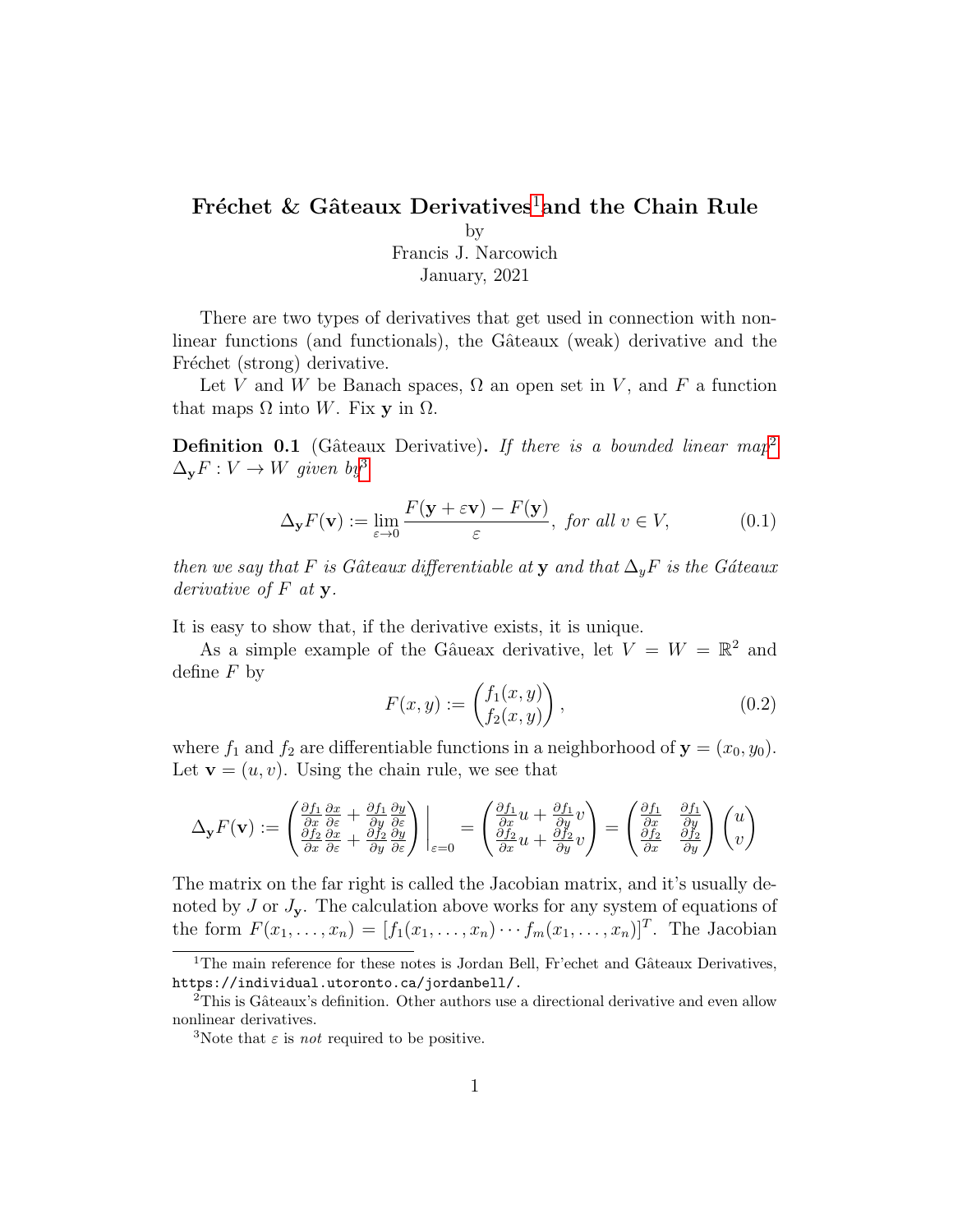matrix for the larger system is  $m \times n$  and has entries  $J_{ij} = \frac{\partial f_i}{\partial x_i}$  $\frac{\partial f_i}{\partial x_j}$ . The same calculation as above works for the more general case. Thus,  $\Delta_y F = J_y$ .

Another example, which differs from the one above, is the following: Let  $H:\mathbb{R}^2\to\mathbb{R}$  be defined by

<span id="page-1-0"></span>
$$
H(x,y) = \begin{cases} \frac{|x|^3 y}{x^4 + y^2} & (x,y) \neq (0,0) \\ 0 & x = 0, y = 0. \end{cases}
$$
 (0.3)

 $H(x, y)$  is continuous at  $(0, 0)$ . At  $(x, y) \neq (0, 0)$ ,

$$
|H(x,y)| = \frac{|x|x^2|y|}{x^4 + y^2} \le \frac{1}{2}|x|\frac{x^4 + y^2}{x^4 + y^2} = \frac{1}{2}|x|,
$$

Hence, as  $(x, y) \rightarrow (0, 0)$ ,  $H(x, y) \rightarrow 0$ , so H is continuous at  $(0, 0)$ .

Let's compute the Gâteaux derivative. Let  $\mathbf{v} \neq (0, 0)$  and  $\mathbf{y} = (0, 0)$ , then the difference quotient is

$$
\frac{H(\varepsilon(u,v)) - H(0,0)}{\varepsilon} = \frac{|\varepsilon|^3 \varepsilon |u|^3 v}{\varepsilon(\varepsilon^4 u^4 + \varepsilon^2 v^2)} = \frac{|\varepsilon| |u|^3 v}{\varepsilon^2 u^4 + v^2}.
$$

Letting  $\varepsilon \to 0$  results in the Gâteaux derivative being  $\Delta_{(0,0)}H(\mathbf{v})=0$ . It is important to note that  $\Delta_{(0,0)}H$  is *linear* in v. If it were not, the Gâteaux would not exist. For example, the function

$$
K(x,y) := \begin{cases} \frac{x^2y}{x^2+y^2} & xy > 0\\ 0 & xy \le 0 \end{cases}
$$

satisfies

$$
\frac{K(\varepsilon(u,v)) - G(0,0)}{\varepsilon} = K(u,v),
$$

which is obviously nonlinear in  $v$ . Consequently it's Gâteaux doesn't exist.

One last remark. The existence of the Gâteaux derivative doesn't necessarily imply continuity of a function. For instance, let

$$
M(x,y) := \begin{cases} \frac{x^4y}{x^6+y^3} & (x,y) \neq (0,0) \\ 0 & (x,y) = (0,0). \end{cases}
$$

A computation nearly identical to the one above shows that  $\Delta_{(0,0)}M(\mathbf{v})=0$ . However,  $M(x, x^2) = \frac{1}{2} \neq 0$ . Thus, M is discontinuous at  $(0, 0)$ , even though the Gâteaux derivative exists.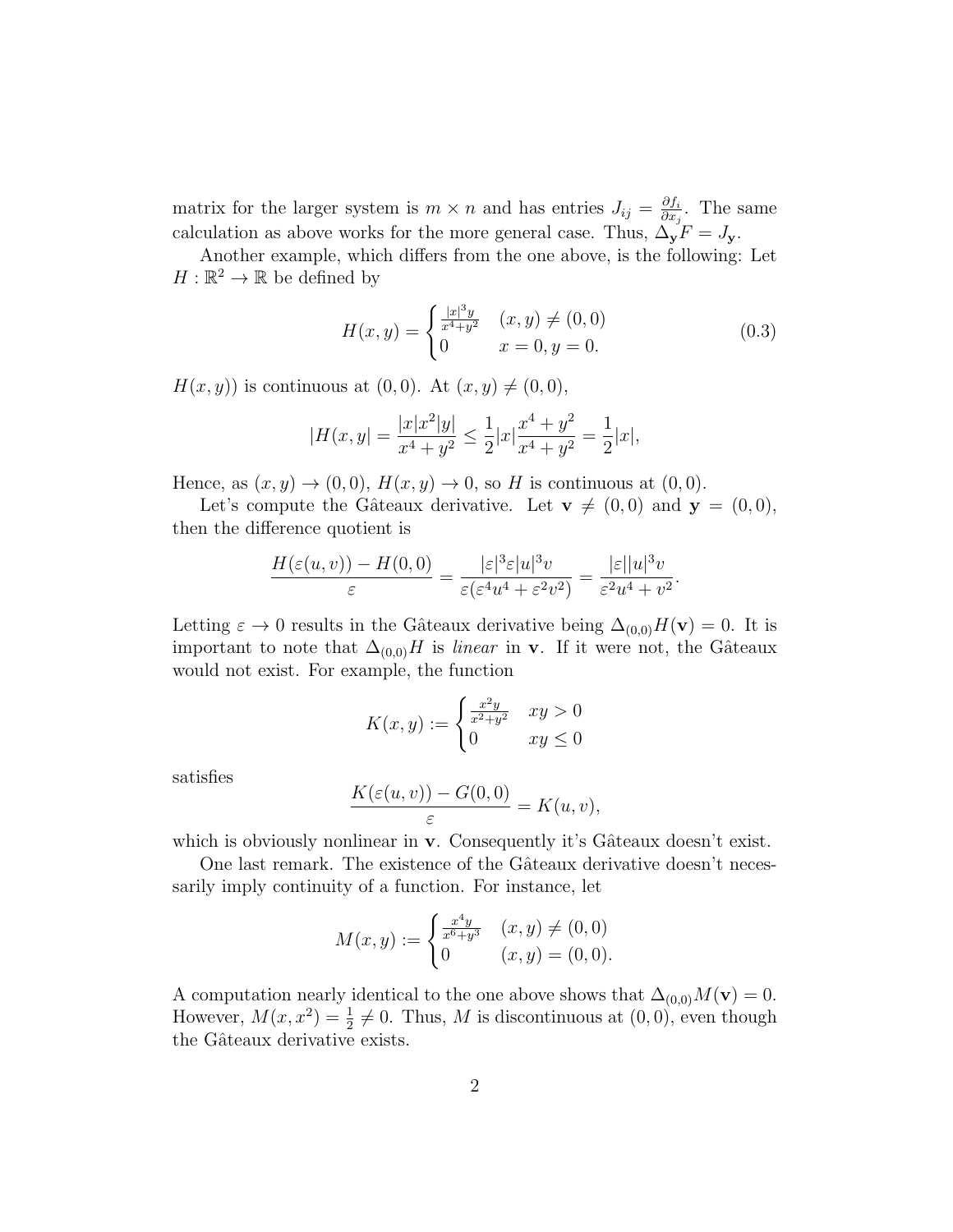The Fréchet derivative is defined in a way that is somewhat different than the Gâteaux derivative. Let V, W,  $\Omega$  and F be as defined earlier. Again, fix  $y \in \Omega$ .

**Definition 0.2** (Fréchet Derivative). If there is a bounded linear map  $\Delta_y F$ :  $V \rightarrow W$  that satisfies

<span id="page-2-0"></span>
$$
\lim_{\|\mathbf{v}\|\to 0} \frac{\|F(\mathbf{y} + \mathbf{v}) - F(\mathbf{y}) - \Delta_{\mathbf{y}} F(v)\|_{W}}{\|\mathbf{v}\|_{V}} = 0,
$$
\n(0.4)

then we say that F is Fréchet differentiable at y and we call  $\Delta_{\mathbf{y}}F$  the the Fréchet derivative of  $F$  at  $y$ .

Like the Gâteaux, one can show that the Fréchet derivative is unique, if it exists. However, unlike the definition of the Gâteaux derivative, where the Gâteaux derivative is given *directly* via the formula in  $(0.1)$ , the Fréchet derivative is defined *indirectly*, without a formula, as a linear operator satisfying  $(0.4)$ . This would seem to make it more difficult to compute the Fréchet derivative. However, if the Fréchet derivative does exist, it can always be computed via the Gâteaux derivative:

**Proposition 0.3.** If the Fréchet derivative exists, then the Gâteaux derivative also exists, and the two are equal.

*Proof.* Suppose that the Fréchet derivative exists at y. Fix  $\bf{v}$  and note that the linearity of  $\Delta_{\mathbf{y}}F$  implies that  $\Delta_{\mathbf{y}}F(\varepsilon\mathbf{v})=\varepsilon\Delta_{\mathbf{y}}F(\mathbf{v})$ , so that

$$
\left|\frac{F(\mathbf{y}+\varepsilon\mathbf{v})-F(\mathbf{y})}{\varepsilon}-\Delta_{\mathbf{y}}F(\mathbf{v})\right|=\|v\|\left|\frac{F(\mathbf{y}+\varepsilon\mathbf{v})-F(\mathbf{y})-\Delta_{\mathbf{y}}F(\varepsilon\mathbf{v})}{\|\varepsilon\mathbf{v}\|}\right|.
$$

By  $(0.4)$  and the fact that any approach to zero for  $||v||$  is allowed in the Fréchet case, the limit on the right is zero. Hence, the limit on the left is also zero. Thus, the Gâteaux derivative exists and is equal to the Fréchet derivative, whenever the latter exists.  $\Box$ 

Consider a function  $F(x_1, ..., x_n) = [f_1(x_1, ..., x_n) \cdots f_m(x_1, ..., x_n)]^T$ . When is  $F$  guaranteed to be Fréchet diffentiable? We leave it as an exercise to show that  $F$  is Fréchet differentiable at a given point if and only if all of the first partials  $\frac{\partial f_j}{\partial k}$  are continuous there.

The Gâteaux derivative may exist, but the Fréchet derivative may not. Earlier, we showed that the Gâteaux derivative for the function defined in